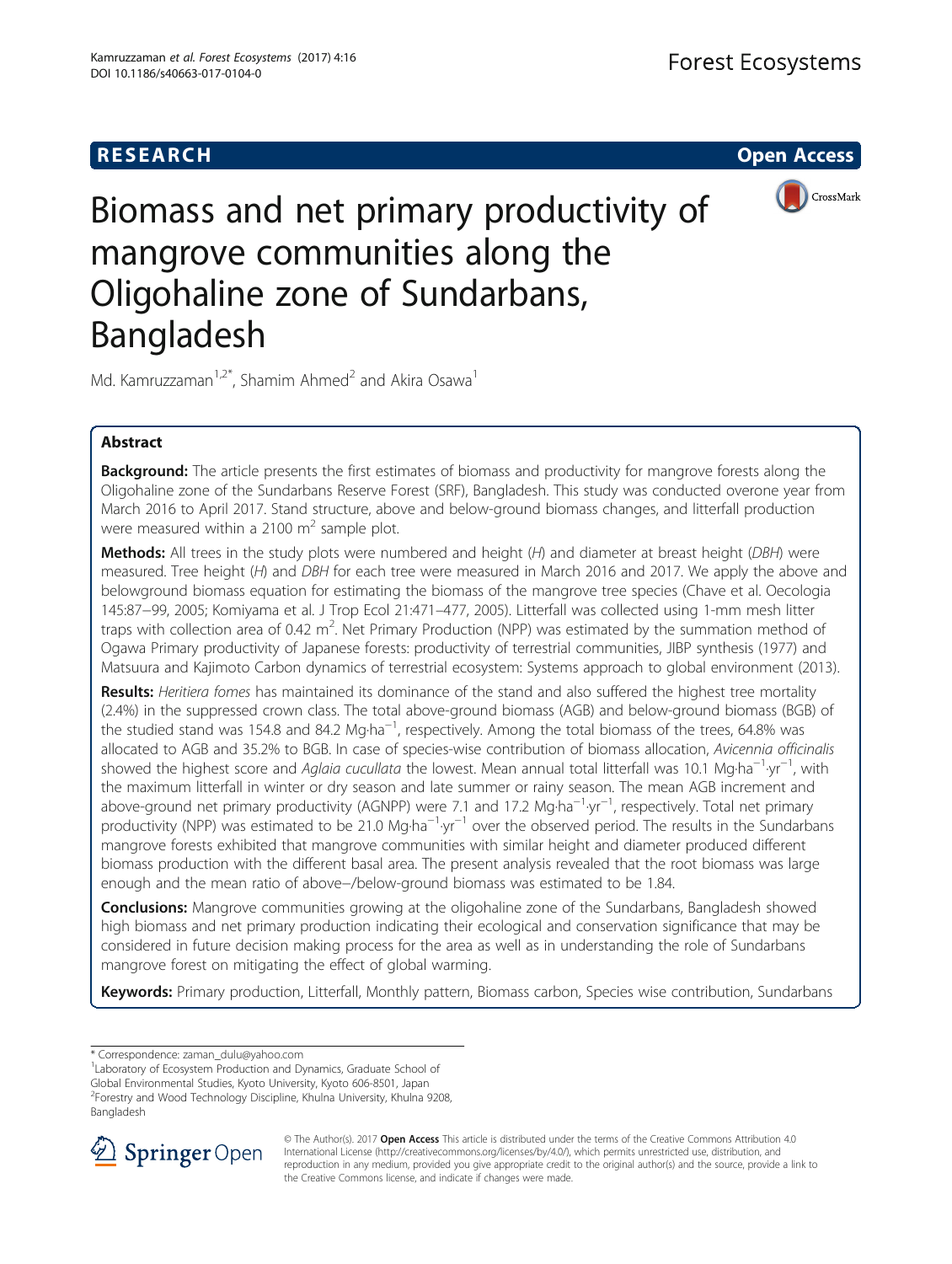## Background

Mangrove forests play an important role in the functioning of tropical coastal ecosystems (Day et al. [1987](#page-8-0)), as well as unique wetland ecosystems in intertidal coastal regions of the tropics and subtropics (Lugo and Snedaker [1975;](#page-8-0) Nagarajan et al. [2008\)](#page-8-0). Mangroves are also important contributors of nutrients to estuarine and inshore productivity through litterfall. Litterfall is a valuable indicator of their productivity and it is the most easily measured component of total net primary productivity (Day et al. [1987](#page-8-0); Mackey and Smail [1995](#page-8-0)). Biomass and net primary productivity of mangrove forest have been studied previously in different mangrove forests across the world (e.g., Putz and Chan [1986;](#page-8-0) Day et al. [1987, 1996](#page-8-0); Saintilan [1997;](#page-8-0) Komiyama et al. [2000](#page-8-0); Kamruzzaman et al. [2017\)](#page-8-0) and the purposes of their biomass estimation and productivity are mainly related to consideration of ecosystem management and evaluation of carbon stock (Tamai et al. [1986,](#page-8-0) Komiyama et al. [1987](#page-8-0), [2000](#page-8-0)).

The Sundarbans, the world's largest continuous patch of mangrove forest, is located in the estuary of the river Ganges-Brahmaputra. The forest is distributed over two neighboring countries, Bangladesh and India. In Bangladesh, the forest covers  $6017 \text{ km}^2 (21^{\circ}30' - 22^{\circ}30' \text{ N},$ 89°00'-89°55' E). It is the first mangrove forest in the world which has been brought under scientific management since 1982, thereafter no apparent forest harvest and catastrophic disturbance have occurred. As recently as 200 years ago the Sundarbans extended across most of southwestern Bangladesh (Islam [2001](#page-8-0)). From the available literature it is known that during the period 1873–1933, the forest was reduced from 7599 to 6000  $km^2$  (Curtis [1933](#page-8-0); Blasco [1977](#page-8-0); Iftekhar and Saenger [2008\)](#page-8-0) and in the recent years the boundary is almost same as 6017 km<sup>2</sup>. Chaffey et al. ([1985](#page-8-0)) divided the Sundarbans mangrove forest into three ecological zones viz. fresh water (Oligohaline), moderately saline water (Mesohaline) and salt water (Polyhaline) zones. Based on salinity distribution, three salinity zones: Oligohaline (salinity <2 dsm<sup>-1</sup>), Mesohaline (salinity 2–4 dsm<sup>-1</sup>), Polyhaline (>4 dsm<sup>-1</sup>) zones could be recognized (Siddiqi [2001](#page-8-0)). Changes in salinity might be responsible for the spatial distribution of plant communities (Ahmed et al. [2011](#page-7-0)).

Our study was conducted in a mangrove community within the Oligohaline zone of the Sundarbans, Bangladesh. A few studies have been conducted, such as allometry, biomass and carbon storage of the Sundarbans Reserve Forest (SRF), Bangladesh with respect to its biodiversity and role in carbon sink among the other forest ecosystems in the tropics (Iftekhar and Saenger [2008](#page-8-0); Ahmed et al. [2011](#page-7-0); Rahman et al. [2015;](#page-8-0) Hossain et al. [2015](#page-8-0)). However, no studies were found in literature that evaluated net primary productivity of the mangrove communities in this area.

Thus, the objective of this study was to determine net primary productivity of mangrove forests along the Oligohaline zone of SRF. Its relationship to different parameters were also examined and presented. For the majority of mangrove studies, dead tree biomass was excluded and litterfall was measured just for a short period (Christensen [1978;](#page-8-0) Day et al. [1987](#page-8-0); Hernádez et al. [2011\)](#page-8-0). However, in this study, we examined 2 years of data for each of the components and took into account tree mortality during calculation of net primary productivity.

## Methods

## Study site

The study was conducted in Dhangmari, Karamjol, and Ghagramari areas of SRF, Bangladesh, over 1 year from March 2016 to April 2017. This area receives regular tidal inundation through the River Passur. The mean annual rainfall in the region varies from about 2000 mm in the east and 1600 mm in the west. The rainy season is from June to September. October to February is considered winter and a drier season. Higher temperatures (26 °C–34 °C) occur during March and June and lower temperatures (12 °C–25 °C) during December and February. The annual relative humidity varies from 70 to 80% (Rahman and Asaduzzaman [2010](#page-8-0)). We established 21 plots (10 m  $\times$  10 m), which are located in the Oligohaline zone of the Sundarbans, covering  $2100 \text{ m}^2$ where all were considered around 200 m away from the shore for avoiding destruction of the plot due to river erosion and damages due to storms. All trees in the study plots were numbered and height  $(H)$  and diameter at breast height (DBH) were measured. Tree height  $(H)$ and DBH for each tree were measured in March 2016 and 2017. Some error in measuring tree growth was likely because only 1 year of DBH change was recorded.

### Biomass estimation

Although allometric relationships have been developed between DBH and weight for a number of mangrove species around the world, biomass production depends on the interaction between edaphic, climatic and topographic factors of the specified area and the species that occurred on the specific area. Unfortunately there is only one developed allometric equation for biomass estimation of the studied mangrove species encountered in this study. The above-ground biomass of each individual of E. agallocha was estimated using allometric relationships between DBH and biomass, established by Hossain et al. [\(2015\)](#page-8-0). So we tentatively apply the following aboveground biomass equation for the other mangrove tree species (Chave et al. [2005\)](#page-8-0).

AGB = 
$$
\rho \times \exp(-1.349 + 1.980 \ln(D) + 0.207(\ln(D)))^2
$$
  
-0.0281( $\ln(D)$ )<sup>3</sup>)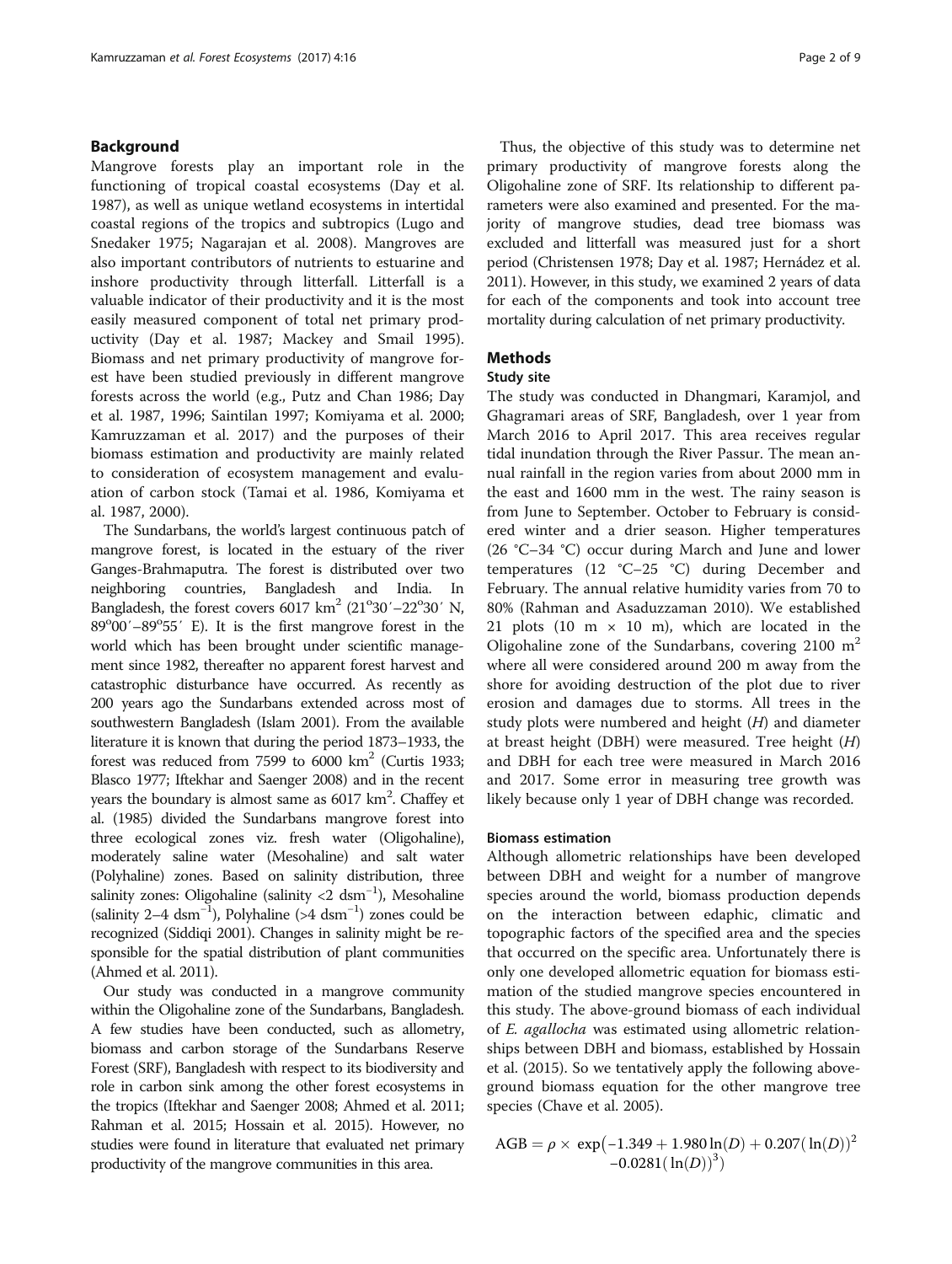where AGB = aboveground biomass,  $\rho$  = wood density,  $D = DBH$ . The wood density data were obtained from Global Wood Density Database (Chave et al. [2009](#page-8-0)).

Below-ground biomass of mangrove tree species was estimated using common allometric relationships between DBH and biomass, established by Komiyama et al. ([2005\)](#page-8-0).

 $BGB = (0.199, \rho^{0.899} D^{2.22})$ 

where BGB = belowground biomass,  $\rho$  = wood density,  $D = DBH$ .

Individual tree's biomass calculation for each species and its increment for each tree were estimated using the same allometric equation. The common allometric relationship for root weight was derived from the relationship between below-ground and above-ground weight of trees, so wood density is the same for both above-ground and belowground weight estimation.

## Litterfall collection

Litterfall was collected using 1-mm mesh litter traps with collection area of  $0.42 \text{ m}^2$ . Two litter traps were placed in each 10 m  $\times$  10 m plot at >1 m high from the ground to avoid tidal water, i.e., a total of 42 litter traps were placed within the 21 plots. The litter traps were emptied monthly; the collected litterfall was kept in a cotton bag and carried to the laboratory where it was separated into leaves, stipules, branches, flower buds, flowers, and propagules. Individual litterfall components were dried at 80 °C for 48 h, desiccated at room temperature, and then weighed using a digital balance (EK-600H, A & D Co., Ltd., Tokyo, Japan).

## Net primary production

Net Primary Production (NPP), ΔP<sub>n</sub>(Mg⋅ha<sup>-1</sup>⋅yr<sup>-1</sup>), was estimated by the summation method of Ogawa ([1977](#page-8-0)) and Matsuura and Kajimoto [\(2013](#page-8-0)) as follows:

$$
\Delta P_{\rm n} = \Delta y + \Delta L + \Delta G
$$

where Δy (Mg⋅ha<sup>-1</sup>⋅yr<sup>-1</sup>) is biomass increment disregarding tree mortality,  $\Delta L$  (Mg⋅ha<sup>-1</sup>⋅yr<sup>-1</sup>) is total dead matter, which is sum of total litter production and amount of dry matter due to tree mortality, and  $\Delta G$  (Mg⋅ha<sup>-1</sup>⋅yr<sup>-1</sup>) is amount of grazing. We do not account for direct herbivory in this study, therefore,  $\Delta G$  is negligibly small in the present study area, and  $\Delta G$  is ignored in the current study (Kamruzzaman et al. [2017](#page-8-0)).

## Results

## Community structure and composition

Mangrove species and their structural characteristics in the study area along the oligohaline zone of SRF were presented in Table 1. A total of six mangrove species

Table 1 Stand structure data of mangrove communities along the Oligohaline zone of Sundarbans, Bangladesh

| Year | Species                                        | Density<br>$(ha^{-1})$ | Mean basal<br>area<br>$(m^2 \cdot ha^{-1})$ | Mean<br><b>DBH</b><br>(cm) | Mean<br>H(m)  |
|------|------------------------------------------------|------------------------|---------------------------------------------|----------------------------|---------------|
| 2016 | Heritiera fomes<br>Buch-Ham.                   | $2338 \pm 233$         | $22.6 \pm 4.1$                              | $9.0 \pm 1.0$              | $9.1 \pm 0.8$ |
|      | Excoecaria<br>agallocha L.                     |                        |                                             |                            |               |
|      | <b>Bruguiera</b><br>sexangula<br>(Lour.) Poir. |                        |                                             |                            |               |
|      | Avicennia<br>officinalis L.                    |                        |                                             |                            |               |
|      | Xylocarpus<br>mekongensis J.<br>Koenig         |                        |                                             |                            |               |
|      | Aglaia cucullata<br>(Roxb.) Pellegr.           |                        |                                             |                            |               |
| 2017 | H. fomes                                       | $2305 \pm 235$         | $22.7 \pm 3.9$                              | $9.3 \pm 0.8$              | $9.3 \pm 1.1$ |
|      | E. agallocha                                   |                        |                                             |                            |               |
|      | B. sexangula                                   |                        |                                             |                            |               |
|      | A. officinalis                                 |                        |                                             |                            |               |
|      | X. mekongensis                                 |                        |                                             |                            |               |
|      | A. cucullata                                   |                        |                                             |                            |               |

belonging to five families were observed in the tree layer: Heritiera fomes, Excoecaria agallocha, Xylocarpus mekongensis, Bruguiera sexangula, Avicennia officinalis, and Aglaia cucullata. The mean density, height, DBH, and wood density of H. fomes, E. agallocha, X. mekongensis, B. sexangula, A. officinalis, and A. cucullata were indicated in Table [2.](#page-3-0) Tree density decreased with increasing age of the stand. The mortality rate of H. fomes was the highest than other species. The highest mortality was suffered by small size  $H$ . fomes (2.4%) trees in the suppressed crown class. No mortality was occurred in the rest of the species during the study period. Figure [1](#page-3-0) showed the relationship between mean DBH and mean height of different plots of the studied stands. Tree height of the mangrove stands revealed positive correlation with tree DBH. This pattern means that tree height is increased with increasing DBH.

#### Aboveground and belowground biomass

Table [3](#page-4-0) showed the biomass production and proportions of biomass apportioned to the different components of the trees. The mean values of above-ground and belowground biomass of the stand were 154.8 ± 3.5 and  $84.2 \pm 1.9$  Mg⋅ha<sup>-1</sup>⋅yr<sup>-1</sup>, respectively, which accounted for 64.8% and 35.2%, respectively, of the total tree biomass. Figure [2](#page-4-0) showed the species-wise contribution in biomass allocation among the different components. Of these, A. officinalis accounted for 40.3% and 36.6%, which was the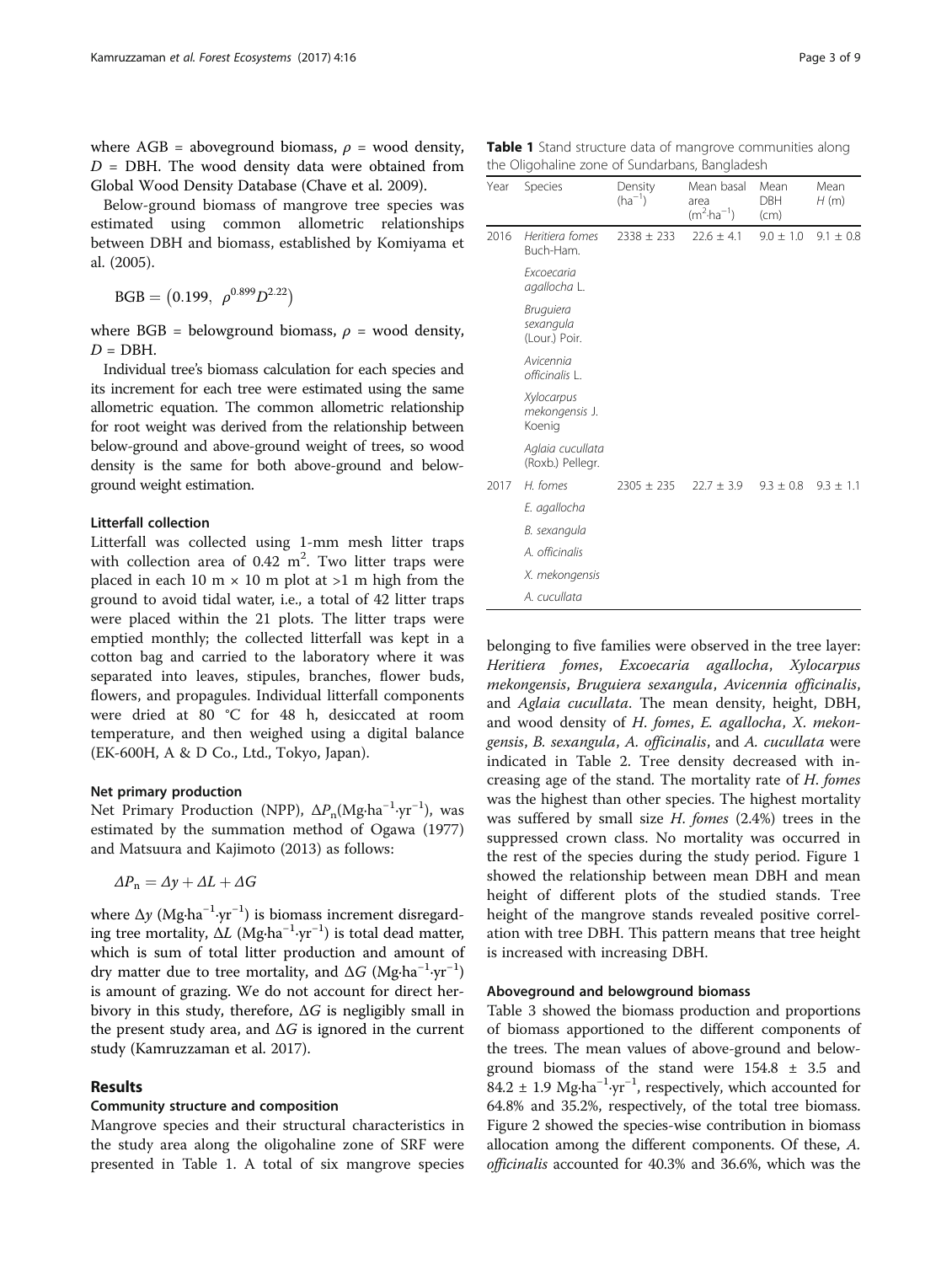| Plot location | Number of species | <b>Species</b> | Specific density ( $ha^{-1}$ ) | Mean DBH (cm)  | Mean $H(m)$    | Wood density |
|---------------|-------------------|----------------|--------------------------------|----------------|----------------|--------------|
| Dhangmari     |                   | H. fomes       | 1214                           | $6.2 \pm 0.3$  | $7.0 \pm 0.3$  | 0.816        |
|               |                   | E. agallocha   | 533                            | $6.7 \pm 0.4$  | $7.9 \pm 0.4$  | 0.480        |
| Karamjol      |                   | X. mekongensis | 229                            | $11.5 \pm 0.8$ | $10.7 + 0.7$   | 0.620        |
|               |                   | B. sexangula   | 176                            | $14.7 \pm 1.0$ | $9.8 \pm 0.6$  | 0.740        |
| Ghagramari    |                   | A. officinalis | 110                            | $30.0 \pm 2.3$ | $23.5 \pm 1.2$ | 0.590        |
|               |                   | A. cucullata   | 24                             | $5.4 \pm 0.6$  | $4.1 \pm 0.4$  | 0.620        |

<span id="page-3-0"></span>Table 2 Specific density, species wise DBH, H and wood density in different plot location in mangrove communities along the Oligohaline zone of Sundarbans

highest contributor both in above-ground biomass and below-ground biomass production, respectively. The above- and below-ground biomass was plotted against structural parameters of the stand such as mean height, mean DBH, and basal area (Fig. [3](#page-5-0)). Correlation analysis between biomass of the studied species with their respective mean height, mean DBH, and basal area exhibited the arrangement of the communities according to their degree of preponderance. The communities with high above- and below-ground biomass had greater values of basal area. The total biomass of the studied plots ranged from 22.8 Mg⋅ha<sup>-1</sup> (Plot 20) to 1135.0 Mg⋅ha<sup>-1</sup> (Plot 16). The total basal area of the plots ranged from  $3.9 \text{ m}^2 \cdot \text{ha}^{-1}$  (Plot 20) to 85.5  $m^2$ -ha<sup>-1</sup> (Plot 16). The extreme variation in basal area and biomass is partly the result of edge effects associated with the very small plot size. This pattern also indicates that basal area may be a predictor of total biomass of trees in the mangrove stands. Figure [4](#page-6-0) showed a relationship between AGB/BGB and tree density. There is no correlation between them.



## Litterfall

Litterfall were observed throughout the year, and we were so far unable to separate the litterfall components at the species level. The study area consists of six mangrove species and out of these X. mekongensis and E. agallocha are deciduous species and the rest are evergreen species. Figure [5](#page-6-0) showed the seasonality of the litterfall of all the mangrove species. Leaf-fall was the dominant component of litterfall throughout the year. There were definite peaks in each litterfall component. However, litterfall amounts of leaf, branch, and reproductive organs did not show any clear monthly patterns of the mixed mangrove species. Because leaf shedding and leaf emergence times were mixed among the evergreen and deciduous species. For example, the leaf shedding time of X. mekongensis started in December and continued until March, i.e., winter and spring seasons, whereas leaf shedding of E. agallocha started from February and continued until May, i.e., spring season. The highest peak of leaf litterfall was in February, i.e., winter season and the next highest peak was observed in July, i.e., in the late summer or rainy season. Branch litterfall was high in June-July (rainy season), and this may be due to strong rain and storms at that time. Reproductive organ litterfall was highest in March, i.e., in the spring season when almost all studied mangrove species started their flowering. Young, tender, green, and yellow leaves contributed the most to total litterfall. Mean values of litterfall in leaf, branch, and reproductive organ ( $\pm$ SE) were 7.1  $\pm$  0.05, 1.3  $\pm$  0.02 and  $1.7 \pm 0.02$  Mg⋅ha<sup>-1</sup>⋅yr<sup>-1</sup>, respectively, which represented 70.2%, 12.9% and 16.9% of the total litterfall, respectively.

## Net primary productivity

The mean biomass increment and mean litterfall was 7.1 and 10.1 Mg⋅ha<sup>-1</sup>⋅yr<sup>-1</sup>, respectively for the mangrove community (Table [4\)](#page-6-0). One-year measurement is usually not sufficient to obtain a reliable estimate of long term average mortality rate. Therefore, tree mortality is negligibly small in the present study and we simply summed the biomass increment of all the surviving trees and then added litterfall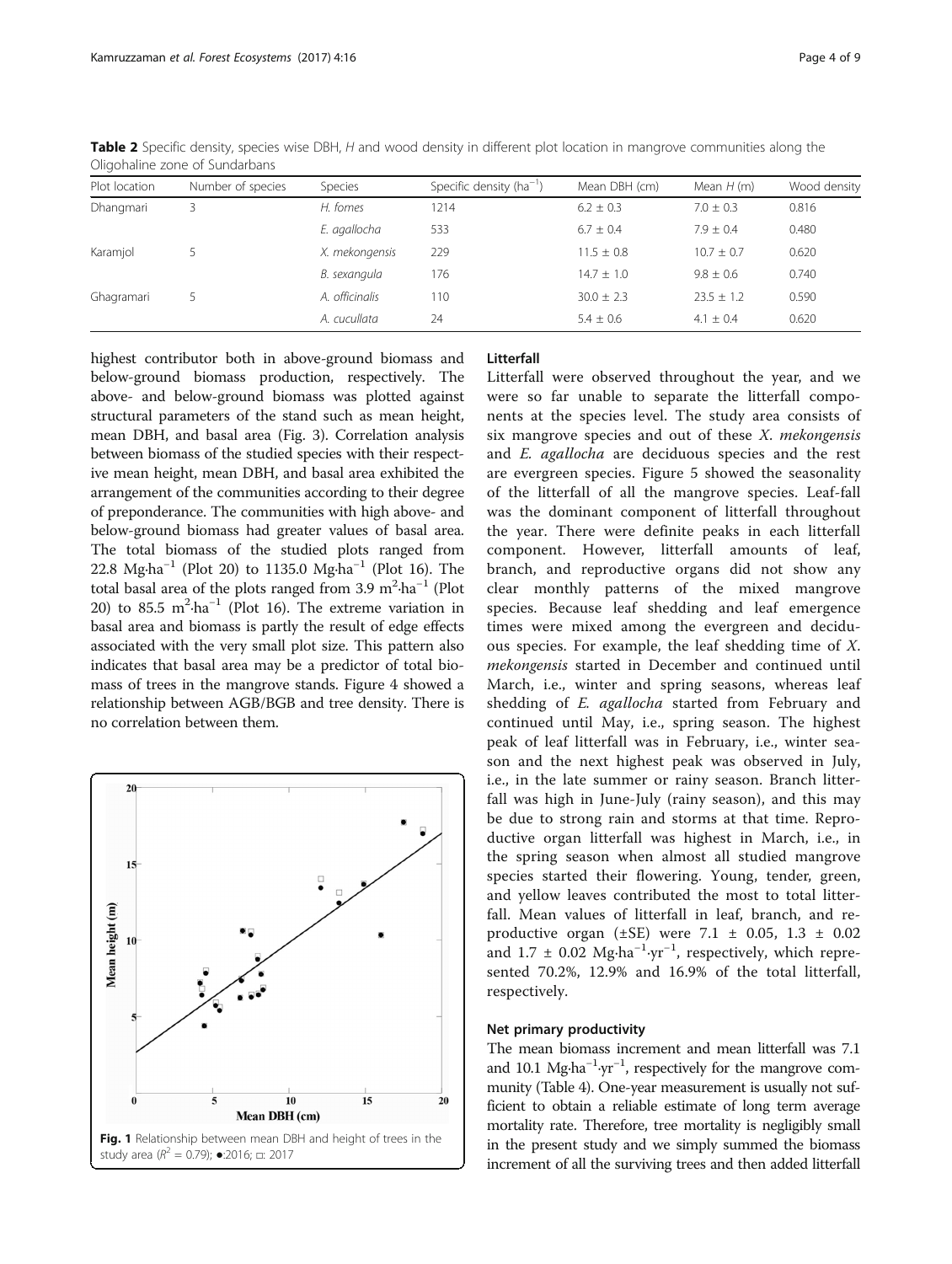| Year | $AGB$ (Mg $\cdot$ ha <sup>-1</sup> ) | $BGB (Mq·ha^{-1})$ | Tree biomass ( $Mg·ha^{-1}$ ) | AGB<br>(% of TB) | <b>BGB</b><br>(% of TB) |
|------|--------------------------------------|--------------------|-------------------------------|------------------|-------------------------|
| 2016 | 51.3                                 | 82.3               | 233.6                         | 64.8             | 35.2                    |
| 2017 | 58.3                                 | 86.1               | 244.4                         | 64.8             | 35.2                    |
| Mean | $154.8 \pm 3.5$                      | $84.2 \pm 1.9$     | $239.0 \pm 5.4$               | 64.8             | 35.2                    |

<span id="page-4-0"></span>Table 3 Biomass and its contribution in the mangrove forest along the Oligohaline zone of Sundarbans, Bangladesh

to get the above-ground net primary productivity for each small plot. Above-ground net primary production (AGNPP) was 17.2 Mg∙ha−<sup>1</sup> ∙yr−<sup>1</sup> . Mean below ground increment was estimated to be 3.8 Mg⋅ha<sup>-1</sup>⋅yr<sup>-1</sup>. Similarly, belowground production includes increment of roots of living trees plus turn of fine roots. Most of this turnover is the mortality of fine roots of living trees, same as the litterfall of above-ground components. But in this study, we were unable to measure the fine root production, so our assessment of below-ground production did not include fine root turnover. NPP for both aboveground and belowground combined was 21.0 Mg∙ha−<sup>1</sup> ∙yr−<sup>1</sup> during the study period. AGNPP contributed 81.9% of the total NPP and belowground contributed 18.1% of the total NPP.

## **Discussion**

Stand density (2305  $ha^{-1}$ ) of the present study area was comparable to mature riverine mangroves or mixed mangrove stands (3310–3917 ha−<sup>1</sup> ) at French Guiana (Fromard et al. [1998\)](#page-8-0). They reported higher density at pioneer stage



of mangrove species than its mature stage. In the present study we observed that communities with small sized trees had very high density; while communities with large sized trees had lower density. This is in agreement with Fromard et al. ([1998](#page-8-0)) suggesting that density was the most discriminating factor for early development stage of mangroves- a young stand matures by decreasing the number of individuals. The present study showed that mangrove communities with similar mean height and mean diameter produced different biomass production with different basal area (Fig. 2). For example, mean height (6.5 m) and mean DBH (6.4 cm) of a particular stand showed a large difference in biomass production (127-279 Mg⋅ha<sup>-1</sup>) and (84-279 Mg⋅ha<sup>-1</sup>), respectively. This variation is due to the differences in basal area of the stand. These results are generally consistent with the findings of Fromard et al. ([1998](#page-8-0)), who observed that large biomass differences (180-315 t⋅ha<sup>-1</sup>) for Avicennia germinans populations with similar height and diameter but with different basal area.

## Aboveground and belowground biomass

This study showed that the mean above-ground biomass of 154.8 Mg∙ha−<sup>1</sup> was within the documented range of 40.70–279.03 Mg⋅ha<sup>-1</sup> in the mangrove forests of East Sumatra, Indonesia (Kusmana et al. [1992\)](#page-8-0), or of 123.5–383.5 Mg⋅ha<sup>-1</sup> in the mangrove forests of Dominican Republic (Sherman et al. [2003](#page-8-0)). The present value of AGB was almost identical to that (159 Mg∙ha−<sup>1</sup> ) of Rhizophora apiculata Bl. dominated mangrove forest in southern Thailand (Christensen [1978\)](#page-8-0) and (163 Mg∙ha−<sup>1</sup> ) of B. gymnorrhiza dominated forest along the Okukubi River, Okinawa Island, Japan (Kamruzzaman et al. [2017](#page-8-0)). This value was higher than those reported for subtropical mixed mangrove forest at Ishigaki Island, southern Japan (78.6 Mg∙ha−<sup>1</sup> ; Suzuki and Tagawa [1983\)](#page-8-0). The present value of accumulation of mean aboveground biomass was within the converted range of AGB from aboveground biomass carbon for Sundarbans mangrove forests (55.3–153.4 Mg⋅ha<sup>-1</sup> C; Chanda et al. [2016](#page-8-0)). Compared to the previous studies, the present study indicates that biomass productivity of the mangrove species in the present study was relatively high among the mangrove forests in the tropical and subtropical areas, showing that mean annual wood production of 7.1 Mg⋅ha<sup>-1</sup>⋅yr<sup>-1</sup>. A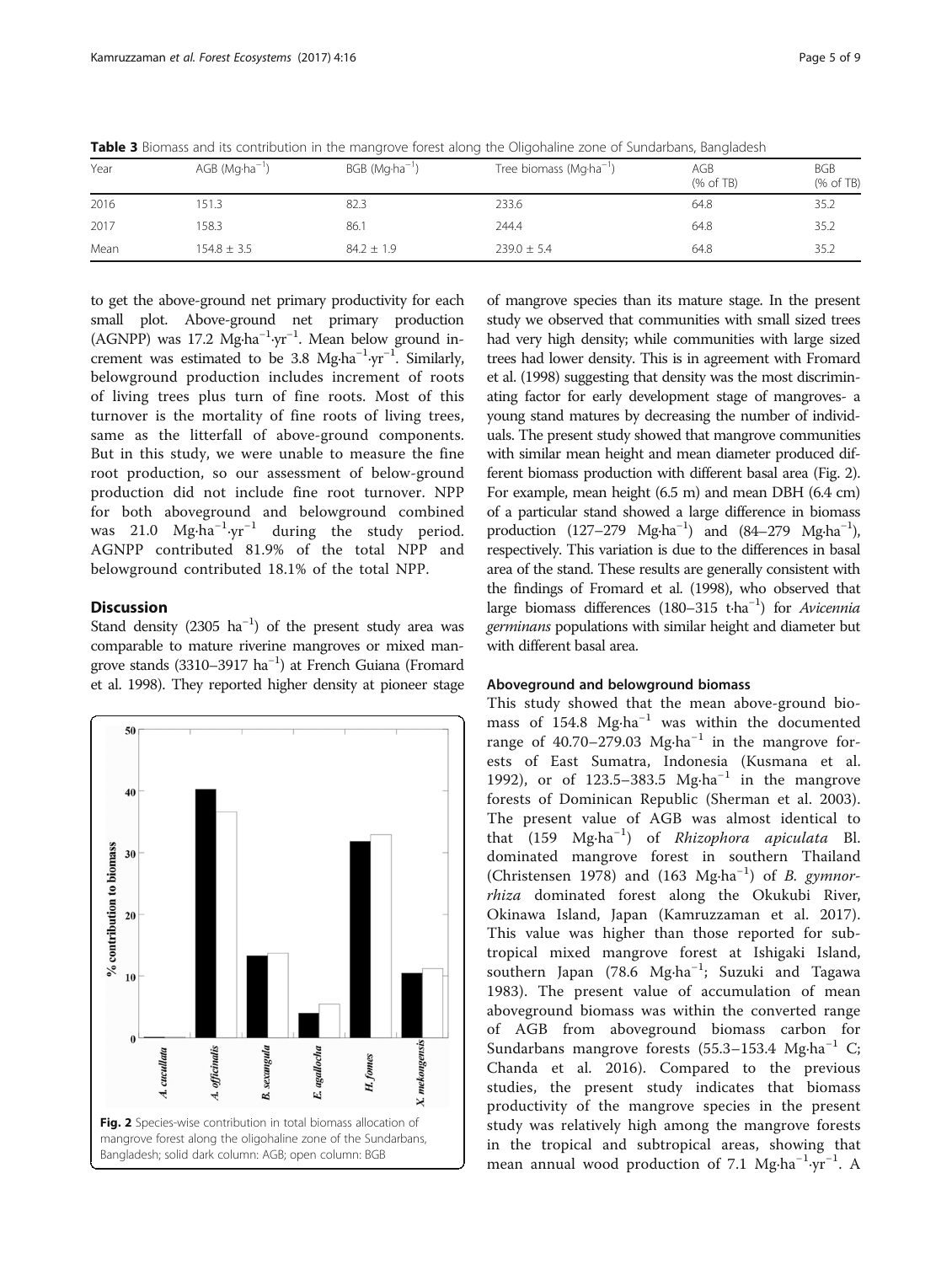<span id="page-5-0"></span>

similar observation was made by Putz and Chan ([1986\)](#page-8-0), who reported that the average stem production over 31 years for a Rhizophora-Bruguiera forest in Malaysia was 6.7 Mg∙ha<sup>-1</sup>∙yr<sup>-1</sup>. The mean value of AGB increment was higher than the 5.9 Mg∙ha−<sup>1</sup> ∙yr−<sup>1</sup> recorded on R. stylosa dominated mangrove forest at Missionary Bay, Hinchinbrook Channel, Australia (Clough [1998](#page-8-0)). It is important to mention that AGB of the studied mangrove communities is accounted for mainly due to stem biomass and is also a permanent indicator of biomass increment. Small branches and leaves mainly contributed in the litterfall production.

The mean above/below-ground biomass ratio of the present stand was 1.84. This value is higher than the records for Ceriops tagal (Perr.) C. B. Rob. at southern Thailand (1.05; Komiyama et al. [2000](#page-8-0)) and for B. gymnorrhiza at Okinawa Island, Japan (1.3; Kamruzzaman et al. [2017](#page-8-0)). This mean value is similar with records for other mangrove species at New South Wales (1.3–2.0; Saintilan [1997](#page-8-0)). The present value of above−/belowground ratio is lower than trees of the terrestrial inland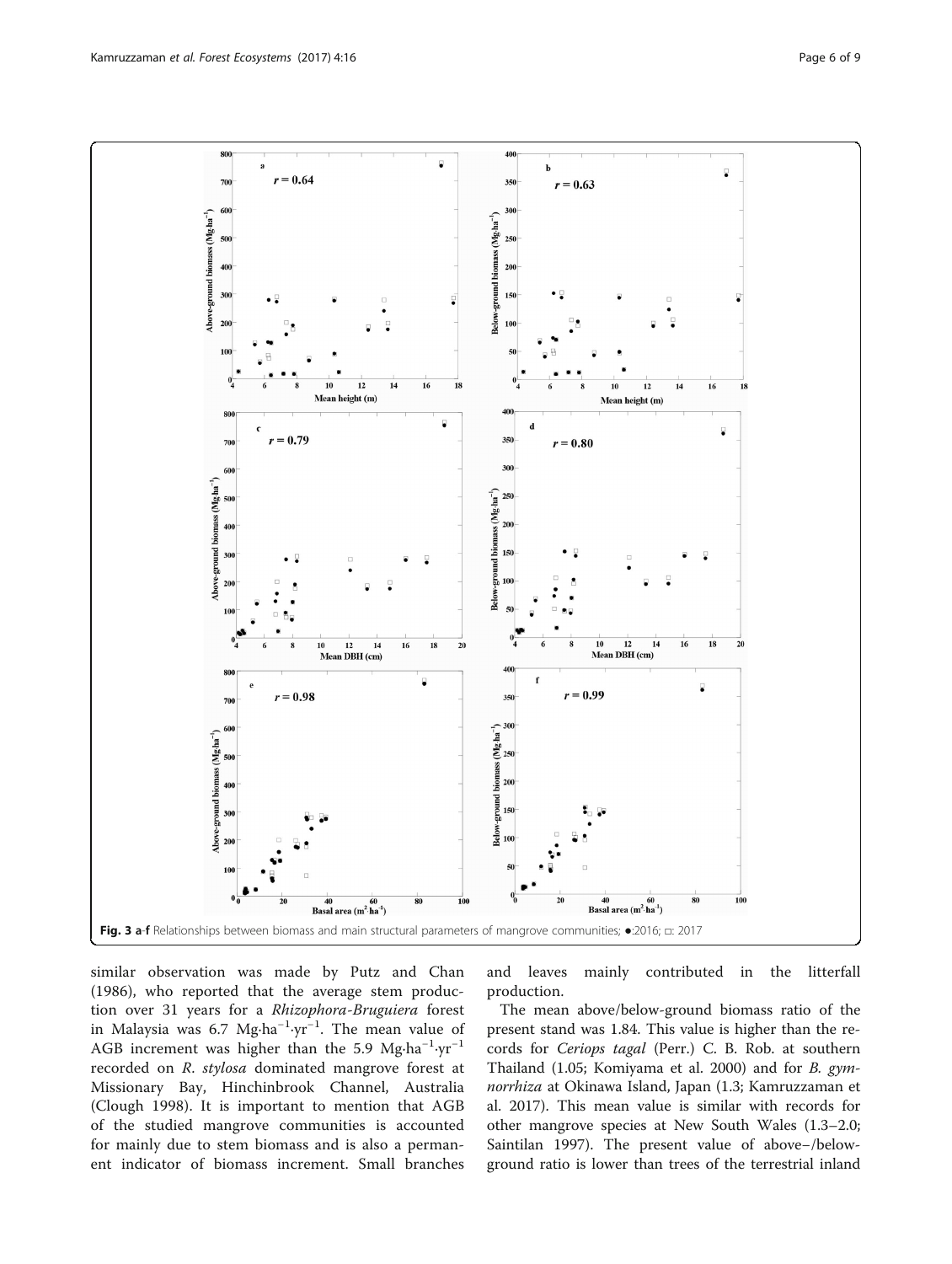<span id="page-6-0"></span>

forest of tropical areas (5.1–10.7; Ogawa et al. [1965](#page-8-0); Hozumi et al. [1969](#page-8-0)). It indicates that a major portion of biomass is allocated to the underground parts in the present studied mangrove species than in terrestrial plants so the above−/below-ground ratio in Sundarbans mangroves is generally lower than terrestrial plants. Mangroves are usually coping a saline environment with the stress of high water tables but physiologically dry condition for the plants and deficiency of oxygen (Ball [1988](#page-8-0); Havanond and Maxwell [1996\)](#page-8-0), so a large portion



Table 4 Mean annual net primary production and its components of mangrove forest (Mg∙ha−<sup>1</sup> ∙yr−<sup>1</sup> ) along the Oligohaline zone of the Sundarbans, Bangladesh

| Component                       | Leaf | Branch | Reproductive organ | Total |
|---------------------------------|------|--------|--------------------|-------|
| Mean AGB increment $(\Delta y)$ |      |        |                    | 71    |
| Mean litterfall $(\Delta L_f)$  | 71   | 13     | $\frac{1}{2}$      | 10.1  |
| AGNPP                           |      |        |                    | 17.2  |
| Mean BGB increment              |      |        |                    | 3.8   |
| Net primary production          |      |        |                    | 21 O  |

of biomass is allocated to the underground parts of the mangrove species to adapt to the harsh environment. A low above/below-ground ratio of biomass was also reported in a larch ecosystem that grows on permaforest. This larch species must also cope with a harsh environment of limited soil nutrients and low soil temperature (Kajimoto et al. [2010\)](#page-8-0), showing similarity to the mangrove communities of the present study as well as to the mangrove forest at Okinawa Island, Japan (Kamruzzaman et al. [2017\)](#page-8-0).

## Litterfall

This is the first report of litterfall production of the Sundarbans mangrove forest, Bangladesh. The mean total litterfall production (10.1 Mg∙ha−<sup>1</sup> ∙yr−<sup>1</sup> ) of the present mangrove forest was within the documented range for mangrove forests at Laguna de Términos, Mexico (8.4–12.5 Mg∙ha−<sup>1</sup> ∙yr−<sup>1</sup> ; Day et al. [1987\)](#page-8-0), in Unguja Island, Zanzibar, Tanzania (16 Mg⋅ha<sup>-1</sup>⋅yr<sup>-1</sup>; Shunula and Whittick [1999\)](#page-8-0), and at Central Java, Indonesia (7.1–10.4; Sukardjo [1996](#page-8-0)). The mean total litterfall of the present study was higher than those recorded on southeastern Mexican mangrove forest (3.1–7.9 Mg∙ha−<sup>1</sup> ∙yr−<sup>1</sup> ; Day et al. [1996\)](#page-8-0). Mangrove leaves are shed continuously throughout the year especially in case of a community of mixed mangrove species. Day et al. [\(1987](#page-8-0)) reported that higher productivity in mangroves is related to higher input of nutrients. Thus, regular tidal inundation, lower salinity level, and regular nutrient input may be the factors related to higher mean productivity in the present study. This study showed that maximum leaf litterfall of the investigated species occurred in winter or dry season and late summer or rainy season. In many mangrove areas, similar findings were observed that peak litterfall occurs during the rainy season (Leach and Burgin [1985;](#page-8-0) Day et al. [1987](#page-8-0)) and Flores-Verdugo et al. ([1987](#page-8-0)) reported high litterfall at the end of the dry season. In the tropics, where temperatures are always favorable for tree growth, seasonal development is often not correlated with climate. In tropical rain forest many trees flush and flower at the same specie-specific time each year, but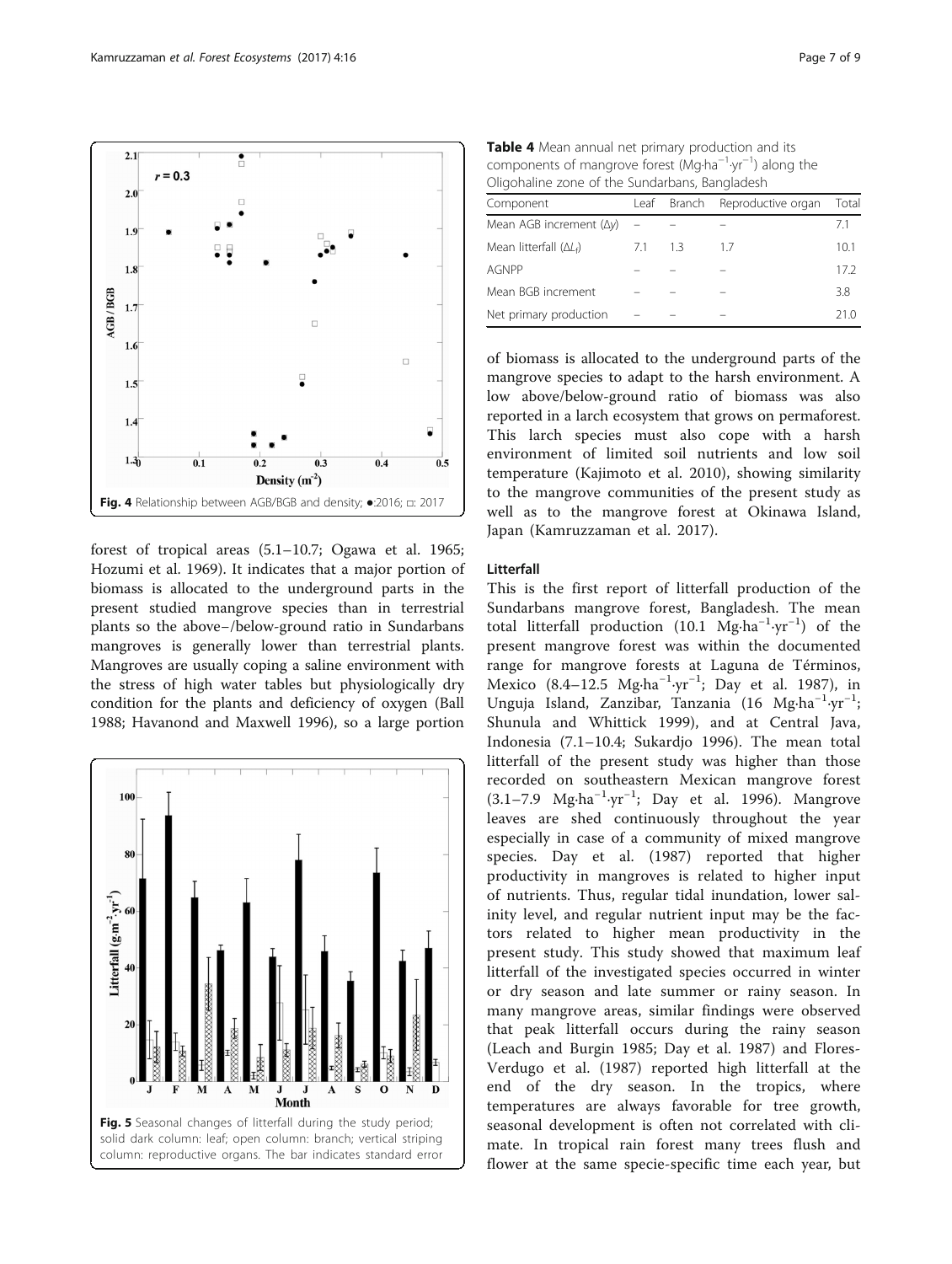<span id="page-7-0"></span>others do so at irregular intervals (Borchert [2017](#page-8-0)). The tropical climate could cause multimodal peaks of leaf litterfall in mangroves in this region.

## Net primary productivity

This is the first report of net primary productivity of the Sundarbans Mangrove forest, Bangladesh. The present stand had above-ground biomass of 154.8 Mg⋅ha<sup>-1</sup>⋅yr<sup>-1</sup>, and above-ground net primary production during the study period was estimated to be 17.2 Mg⋅ha<sup>-1</sup>⋅yr<sup>-1</sup>. Those values were lower to those of AGB (159 Mg∙ha−<sup>1</sup> ∙yr−<sup>1</sup> ) and AGNPP (27 Mg⋅ha<sup>-1</sup>⋅yr<sup>-1</sup>) for *R. apiculata* dominated mangrove forest at Southern Thailand (Christensen [1978](#page-8-0)). Our estimates of AGNPP (17.2 Mg⋅ha<sup>-1</sup>⋅yr<sup>-1</sup>) were near the high end of the range of values reported in mangrove forests at Florida, USA (8.1–26.1 Mg∙ha−<sup>1</sup> ∙yr−<sup>1</sup> ; Ross et al. [2001\)](#page-8-0). The present value of NPP was higher than those reported for R. apiculata dominated forest at Matang mangrove forest, Malaysia (17.7 Mg∙ha−<sup>1</sup> ∙yr−<sup>1</sup> ; Putz and Chan [1986\)](#page-8-0). The study area is located in the oligohaline zone of the Sundarbans mangrove forest and the area is flushed frequently by tides that may cause higher NPP of this mangroves. Similar findings were observed by Day et al. [\(1989](#page-8-0)), who reported that mangrove forest flushed frequently by tides and exposed to high nutrient concentrations have higher net primary production. There are three ecological zones in the Sundarbans such as oligohaline, mesohaline, and polyhaline zone based on the degree of salinity and floristic composition. The floristics composition of Sundarbans is defined by the distribution of three species: H. fomes, E. agallocha, and C. decandra. All three species occur throughout the Sundarbans but in different proportions depending on salinity. H. fomes is the characteristics of the oligohaline zone, E. agallocha of the mesohaline zone, and C. decandra of the polyhaline zone (Rahman and Islam [2015](#page-8-0)). Depending on the site of mangroves along the salinity gradient of an estuary and with distance inland from the shore, the properties of mangrove communities vary within an environmental setting (Chen and Twilley [1999\)](#page-8-0). So in the present study, mangrove communities in the oligohaline zone may have higher productivity and turnover than other ecological zones of Sundarbans, Bangladesh.

When comparing our estimated rates of litterfall and biomass increment both in AGB and BGB, it becomes evident that litterfall production only amount up to 48.1% of the total mangrove NPP. There are very few reports that describe the contribution of litterfall to total NPP, and reported that litterfall represents up to 30% of the overall NPP (Alongi et al. 2005). NPP of the mangrove forest along the oligohaline zone of Sundarbans, Bangladesh, is conservative and the estimation was lower because we do not have data regarding coarse root and fine root production and their contribution is not included. As well as we do not have any data regarding vegetative damage including leaf and reproductive organs by direct consumption of the herbivory animals. The ratio of AGNPP and litterfall of the present study was 1.7:1. Our results agree with the summarization of Teas [\(1979](#page-8-0)), who reported that the assumption of total AGNPP for mangroves is three times as large as the amount of total litterfall.

## Conclusion

It is not possible to clearly determine how much difference there are in the production of mangrove forests among different studies, due to differences in methodology, inter-annual variation, site condition, and stage of mangrove development. Moreover, there is no standard technique to compare the production capability of the mangrove stands all over the world. It is concluded that, the results of the first study at Sundarbans, Bangladesh indicate that the biomass accumulation (239 Mg⋅ha<sup>-1</sup>) ) and productivity (21.0 Mg∙ha−<sup>1</sup> ∙yr−<sup>1</sup> ) of the Sundarbans mangrove forest, Bangladesh contribute significantly to global carbon budget because higher biomass accumulation, higher productivity and large area of the remaining mangrove communities spanning two countries (Bangladesh and India) are related to higher carbon turnover of the stand in absolute terms. The unique characteristics of the Sundarbans mangrove forest also provide important information to decision makers on the strategy for sustainable management of the mangrove forests.

#### Acknowledgments

This work was supported by a Grant-in-Aid for Scientific Research (JSPS KAKENHI 15F15389) from the Japan Society for the promotion of Science to Professor Akira Osawa and Md. Kamruzzaman. The authors are grateful to the Forest Department, Govt. of the People's Republic of Bangladesh for establishing the research plots in the SRF and for assisting the research team in collecting data. The authors are grateful to Mrs. Minhaj-Uz-Siraj, Kalan Basak, and Sumanto Paul for their invaluable assistance during field data collection.

#### Author's contributions

Md.K developed the concept of the article. Md.K also established the plots, forest inventory and acquired the data. SA helped in data collection. Md.K worked on the manuscript preparation and AO edited the draft manuscript and all authors read and approved the final manuscript.

#### Competing interests

The authors declare that they have no competing interests.

Received: 6 June 2017 Accepted: 29 August 2017 Published online: 27 September 2017

#### References

- Ahmed A, Aziz A, Khan AZMNA, Islam MN, Iqbal KF, Nazma IMS (2011) Tree diversity as affected by salinity in the Sundarban mangrove forests, Bangladesh. Bangladesh J Bot 40:197–202
- Alongi DM, Clough BF, Robertson AI (2005) Nutrient-use efficiency in arid-zone forests of the mangroves Rhizophora stylosa and Avicennia marina. Aquat Bot 82:121–131